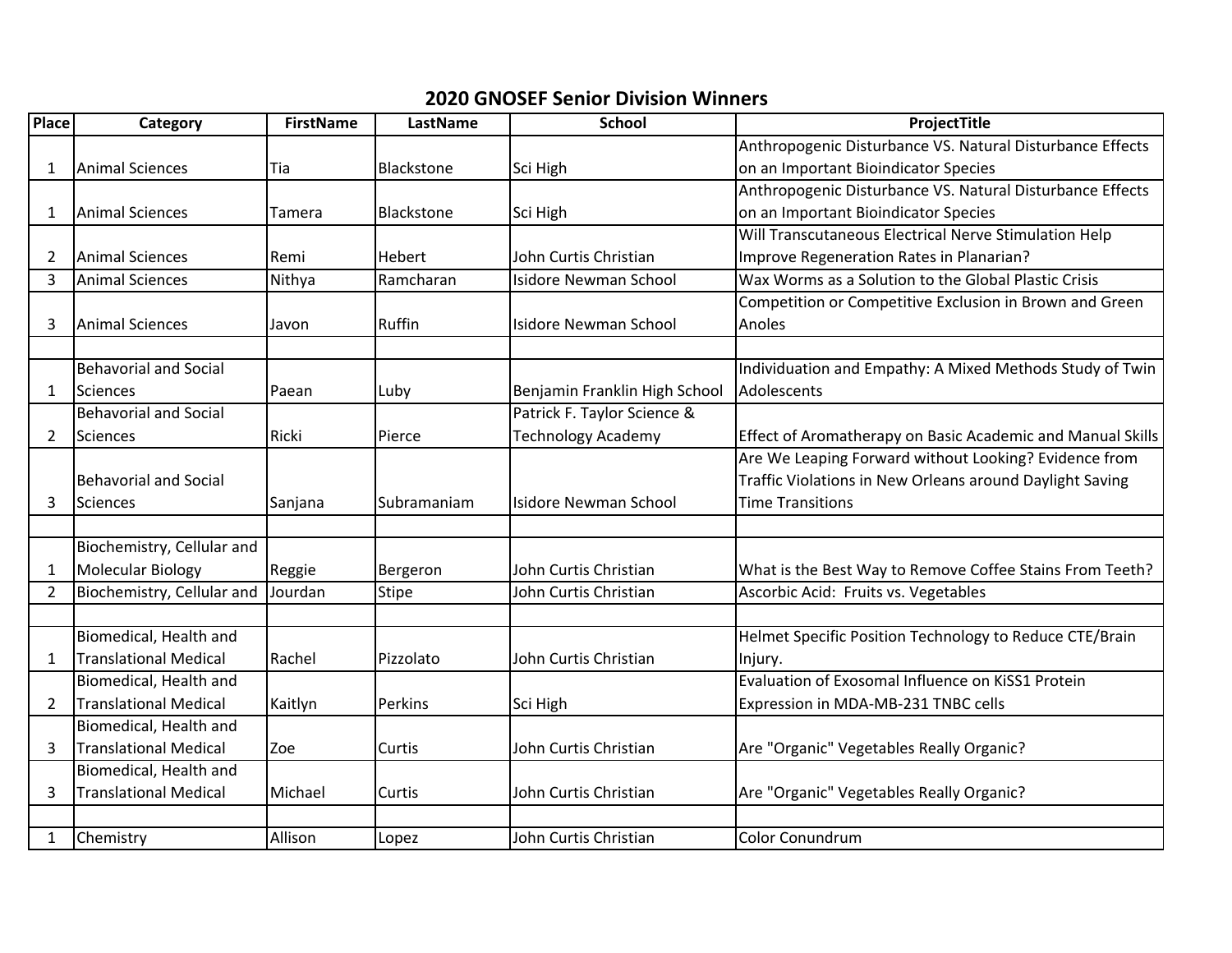| $\overline{2}$ | Chemistry                      | Sophie       | Daly          | <b>Isidore Newman School</b> | Analysis of Tap Water in New Orleans                       |
|----------------|--------------------------------|--------------|---------------|------------------------------|------------------------------------------------------------|
|                |                                |              |               |                              | Does the pH of Water Affect Ink Separation in Water-based  |
| 3              | Chemistry                      | Danielle     | Taix          | John Curtis Christian        | <b>Black Markers?</b>                                      |
|                |                                |              |               |                              |                                                            |
|                | Computational Biology,         |              |               |                              |                                                            |
| $\mathbf 1$    | Bioinformatics, and            | Jaudai       | Vappie        | Sci High                     | The Vappie Produce Index                                   |
|                | Computational Biology,         |              |               |                              |                                                            |
| 2              | Bioinformatics, and            | Mahalia      | Flint         | Sci High                     | <b>BLAST into the Future</b>                               |
|                | Computational Biology,         |              |               |                              | The effect of Socioeconomic status on black maternal death |
| 3              | Bioinformatics, and            | Kamri        | Johnson       | Sci High                     | rate                                                       |
|                |                                |              |               |                              |                                                            |
| $\mathbf 1$    | <b>Earth and Environmental</b> | Ronan        | Moran         | Sci High                     | The Effect of Artificial Light on Bat Foraging Habits      |
| $\mathbf{1}$   | Earth and Environmental        | Tianna       | Antoine       | Sci High                     | The Effect of Artificial Light on Bat Foraging Habits      |
| $\overline{2}$ | <b>Earth and Environmental</b> | David        | Luongo        | <b>Isidore Newman School</b> | Particulate Matter Pollution at RTA Bus Stops              |
|                |                                |              |               |                              | At What Rate Will Biodegradable Plastics Decompose in      |
|                | <b>Earth and Environmental</b> |              |               |                              | Compost Mixture When Compared to a Landfill                |
| 3              | Sciences                       | Justin       | Unger         | John Curtis Christian        | Environment?                                               |
|                |                                |              |               |                              | At What Rate Will Biodegradable Plastics Decompose in      |
|                | <b>Earth and Environmental</b> |              |               |                              | Compost Mixture When Compared to a Landfill                |
| 3              | Sciences                       | Colton       | Kendrick      | John Curtis Christian        | Environment?                                               |
|                |                                |              |               |                              |                                                            |
|                | Embedded Systems,              |              |               |                              |                                                            |
| 1              | Robotics and Intelligent       | Dylan        | <b>Bracey</b> | Jesuit High School           | The Car Temperature Safety System                          |
|                | Embedded Systems,              |              |               |                              |                                                            |
| 1              | Robotics and Intelligent       | <b>Brett</b> | Steele        | Jesuit High School           | The Car Temperature Safety System                          |
|                | Embedded Systems,              |              |               |                              |                                                            |
| $\overline{2}$ | Robotics and Intelligent       | Mekhi        | Fulwiley      | Sci High                     | Exo-Cep                                                    |
|                | Embedded Systems,              |              |               |                              |                                                            |
| 3              | Robotics and Intelligent       | Zachary      | diBenedetto   | John Curtis Christian        | How Strong is Your Password?                               |
|                |                                |              |               |                              |                                                            |
|                |                                |              |               |                              |                                                            |
| 1              | Energy: Chemical               | John Walter  | Whiticar      | Edna Karr High School        | The Effect of Different Solutions on the Mass of Rubber    |
| $\mathbf{1}$   | Energy: Physical               | Jeremiah     | Hodge         | John Curtis Christian        | Does UV Index Affect Solar Car Velocity?                   |
| $\overline{2}$ | Energy: Chemical               | Gabe         | Falgoust      | <b>Holy Cross School</b>     | <b>Battles of the Batteries</b>                            |
| $\overline{2}$ | Energy: Physical               | Louis        | Veillion      | <b>Holy Cross School</b>     | Color's effect on the transfer of energy                   |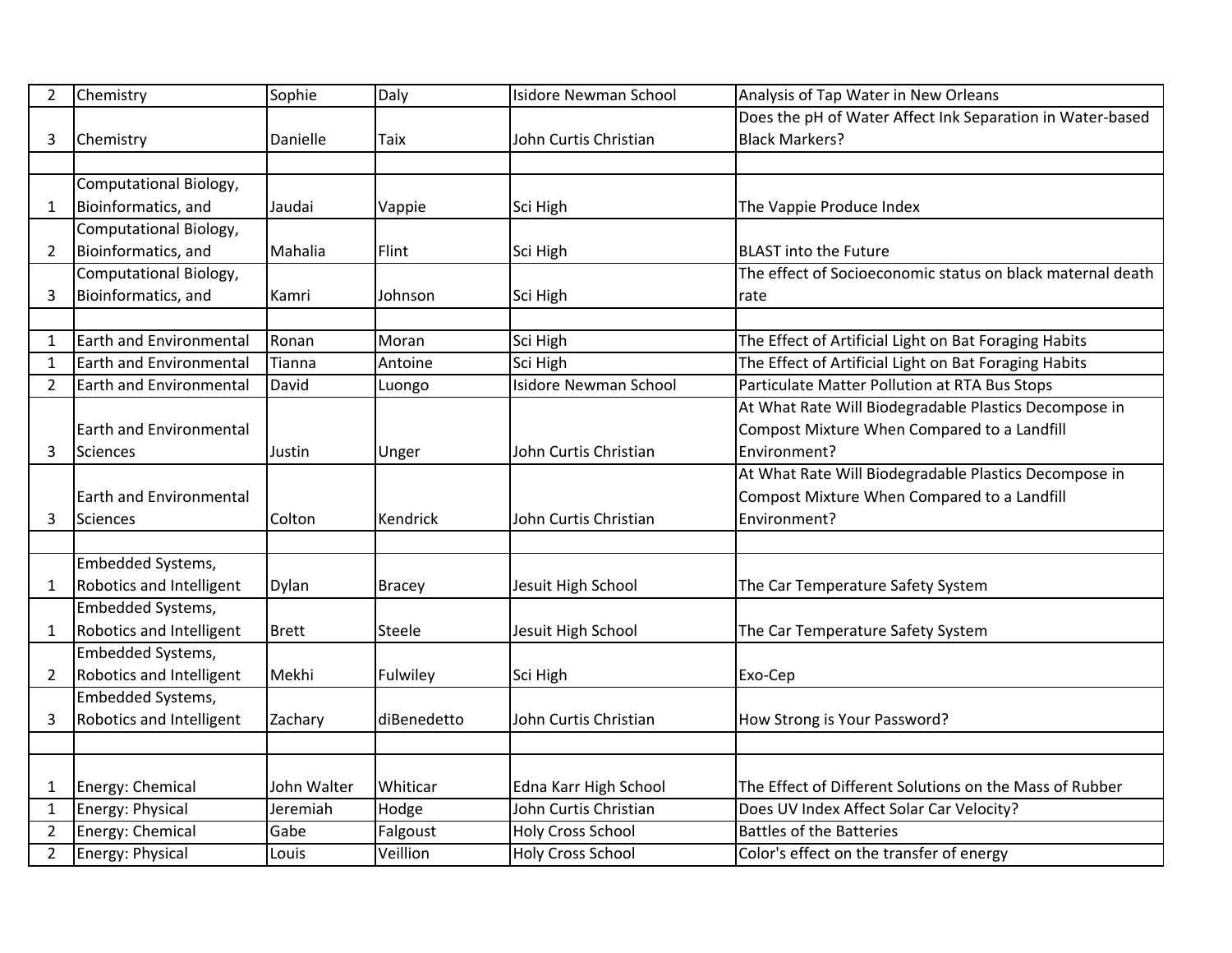| 3              | Energy: Physical                  | Cade          | Windstein        | John Curtis Christian         | What is the Best Way to Build a Vertical Wind Turbine?   |
|----------------|-----------------------------------|---------------|------------------|-------------------------------|----------------------------------------------------------|
|                |                                   |               |                  |                               |                                                          |
| $\mathbf{1}$   | <b>Engineering Mechanics</b>      | Grayson       | Barron           | John Curtis Christian         | Built to Last, Built to Serve, Built to Protect!         |
|                |                                   |               |                  |                               | Cluster Buster: What 3D printed shape cluster is best at |
| 2              | <b>Engineering Mechanics</b>      | Alex          | Giacona          | Holy Cross School             | resisting compression forces?                            |
|                |                                   |               |                  |                               | What's the Best Bang for your Buck? A comparison of      |
| 3              | <b>Engineering Mechanics</b>      | Vincent       | <b>Bourgeios</b> | <b>Holy Cross School</b>      | shotgun shell brands                                     |
|                |                                   |               |                  |                               |                                                          |
|                |                                   |               |                  |                               | Can Morning Glory Ornamentals be Used for                |
| $\mathbf{1}$   | Environmental Engineering Ashlynn |               | <b>Barrett</b>   | John Curtis Christian         | Phytoremediation of Lead?                                |
|                |                                   |               |                  |                               | Can Morning Glory Ornamentals be Used for                |
| $\mathbf{1}$   | Environmental Engineering Darbie  |               | Tullier          | John Curtis Christian         | Phytoremediation of Lead?                                |
| $\overline{2}$ | Environmental Engineering Jeysi   |               | Guillen          | Sci High                      | <b>Bioluminescent detector</b>                           |
| $\overline{2}$ | Environmental Engineering Omari   |               | Timmerman        | Sci High                      | <b>Bioluminescent detector</b>                           |
| 3              | Environmental Engineering Semaj   |               | Willis           | Sci High                      | Using Okra as Water Treatment Coagulant                  |
|                |                                   |               |                  |                               |                                                          |
|                |                                   |               |                  |                               | Creating Edible Biodegradable Plastics and Paper         |
| 1              | <b>Materials Science</b>          | Crystal       | Lockett          | Benjamin Franklin High School | Replacements                                             |
| $\overline{2}$ | Materials Science                 | Leyton        | Gould            | <b>Holy Cross School</b>      | A Sticky Situation: testing wood glue brands             |
|                |                                   |               |                  |                               |                                                          |
| 3              | <b>Materials Science</b>          | Kipori        | Woods            | Sci High                      | Natural Compounds to Decrease Healing Time in Planaria   |
|                |                                   |               |                  |                               |                                                          |
| 1              | <b>Mathematics and System</b>     | Collin        | Guggenheim       | John Curtis Christian         | Which Monopoly Property Space is the Most Profitable     |
| $\overline{2}$ | Mathematics and System            | Danielle      | McCartney        | John Curtis Christian         | Does Birth Month Affect MLB Batting Averages?            |
| $\overline{2}$ | <b>Mathematics and System</b>     | Megan         | McCartney        | John Curtis Christian         | Does Birth Month Affect MLB Batting Averages?            |
| $\overline{2}$ | Mathematics and System            | <b>Briana</b> | Dalton           | Sci High                      | When it Rains it Pours                                   |
|                |                                   |               |                  |                               |                                                          |
|                |                                   |               |                  |                               |                                                          |
| $\mathbf{1}$   | Microbiology                      | Ari           | Friend           | Isidore Newman School         | Analysis of Hand Sanitizers in Reducing Bacterial Growth |
|                |                                   |               |                  |                               |                                                          |
| $\mathbf{1}$   | Microbiology                      | <b>Ben</b>    | Patron           | <b>Isidore Newman School</b>  | Analysis of Hand Sanitizers in Reducing Bacterial Growth |
| $\overline{2}$ | Microbiology                      | Adelaide      | Jackson          | <b>Isidore Newman School</b>  | Analysis of All-Natural Anti-Fungal Creams               |
| 3              | Microbiology                      | lan           | Doody            | <b>Holy Cross School</b>      | Keep your strawberries mold free.                        |